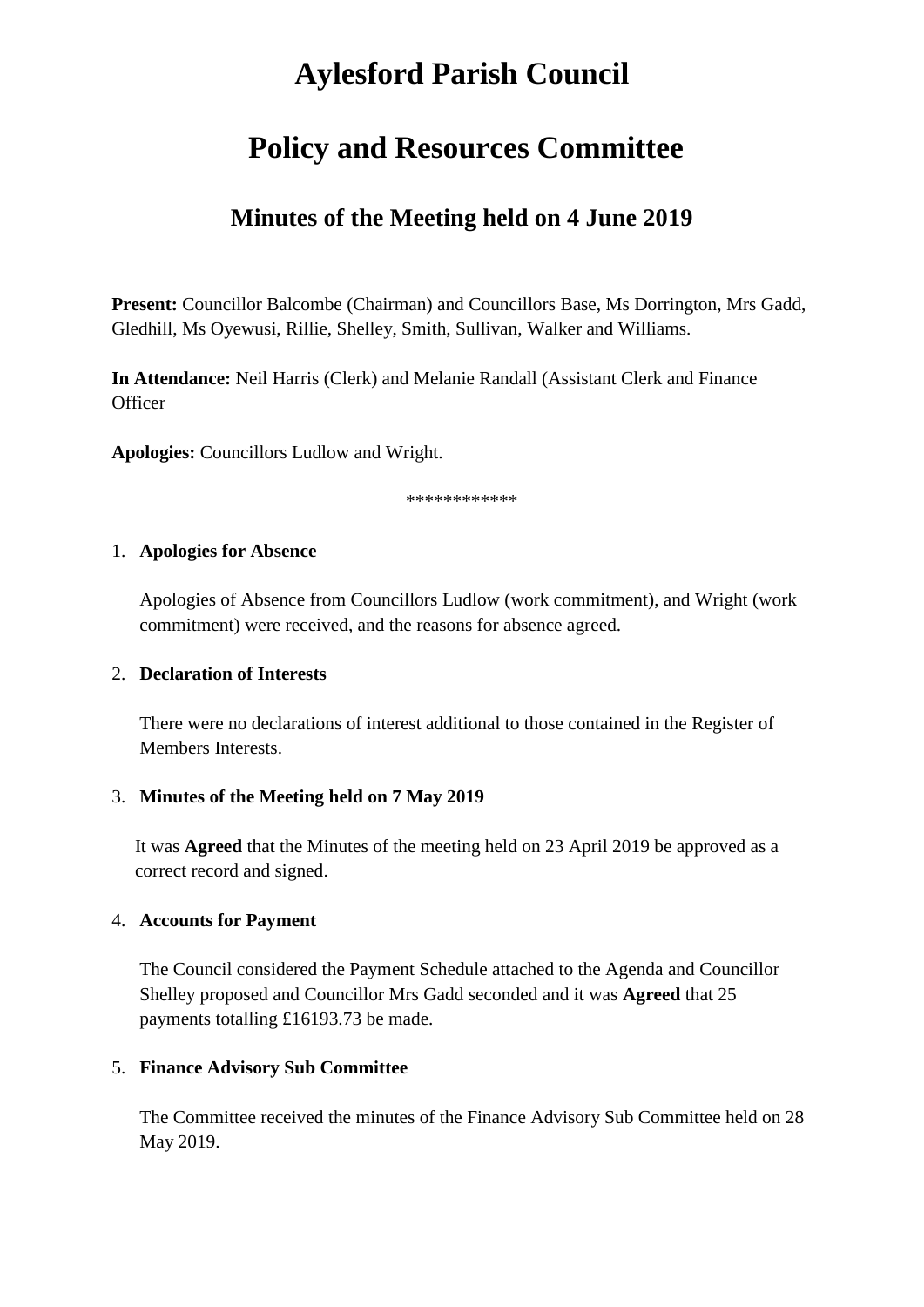#### It was **Agreed**

- (1) To note the minutes of the meeting held on 28 may 2019
- (2) To give delegated authority to the Clerk, in consultation with the Chairman of the Council, to set up a new Current account and Savings account in addition to those already held.

#### 6. **Financial Matters**

There were no financial matters reported to the meeting.

#### 7. **Scout Hut Lease**

The Clerk reported that he was still awaiting comments from the Scout Group on the lease. They were seeking comments from the Scout Association.

#### 8. **Law and Order**

There were no law and order issues reported to the meeting.

#### 9. **Flood Defences**

The Clerk reported that the Community Flood Plan Exercise will be held on Thursday 27 June at 11.00am lasting approximately 2 hours.

#### 10. **Council Vacancies**

It was **Noted** that the current vacancies on the Council were as follows: -

Aylesford South - 1, Eccles - 1, Walderslade – 1.

### 11. **KALC**

There were no KALC issues reported to the meeting.

### 12. **TMBC Parish Partnership Panel**

It was **Noted** that next meeting of the Panel was on 13 June and that Councillor Shelley would be attending.

### 13. **Parish Council Website/Social Media**

The Clerk reported that discussions had commenced with BCTec regarding the new website.